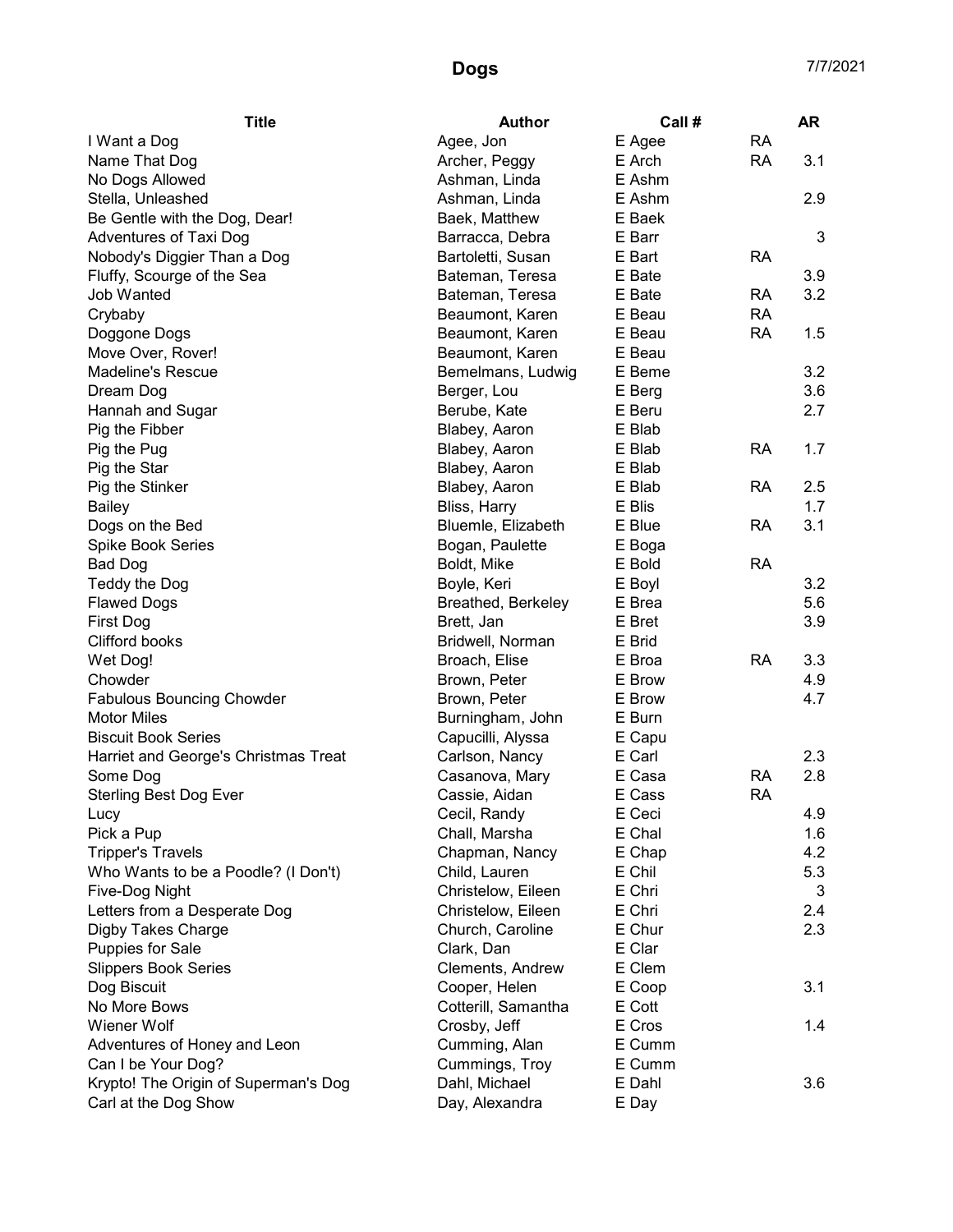| <b>Title</b>                           | <b>Author</b>      | Call # |           | <b>AR</b>      |
|----------------------------------------|--------------------|--------|-----------|----------------|
| <b>Carl Book Series</b>                | Day, Alexandra     | E Day  |           |                |
| <b>Carl's Summer Vacation</b>          | Day, Alexandra     | E Day  |           |                |
| Always in Trouble                      | Demas, Corinne     | E Dema |           | 2.8            |
| Meet the Barkers                       | DePaola, Tomie     | E DePa |           | 2.4            |
| New Barker in the House                | DePaola, Tomie     | E DePa |           | $\overline{2}$ |
| Dot the Fire Dog                       | Desimini, Lisa     | E Desi |           | 2.3            |
| <b>Grumpy Gloria</b>                   | Dewdney, Anna      | E Dewd | <b>RA</b> |                |
| Good Rosie!                            | DiCamillo, Kate    | E Dica |           | 1.9            |
| Antoinette                             | DiPucchio, Kelly   | E Dipu |           |                |
| <b>Hairy Maclary Book Series</b>       | Dodd, Lynley       | E Dodd |           |                |
| Schnitzel Von Krumm Forget me Not      | Dodd, Lynley       | E Dodd |           | 3.6            |
| Schnitzel von Krumm's Basketwork       | Dodd, Lynley       | E Dodd |           | 3.2            |
| <b>Badly Drawn Dog</b>                 | Dodson, Emma       | E Dods |           | 3.4            |
| Good Dog                               | Doerrfeld, Cori    | E Doer | <b>RA</b> |                |
| Detective Dog                          | Donaldson, Julia   | E Dona |           | 3.8            |
| Charlie Goes to School                 | Drummond, Ree      | E Drum |           | 2              |
| Charlie the Ranch Dog                  | Drummond, Ree      | E Drum |           | 2.2            |
| Muldoon                                | Edwards, Pamela    | E Edwa | <b>RA</b> | 3              |
| Wag a Tail                             | Ehlert, Lois       | E Ehle |           |                |
| Ollie and Augustus                     | Evans, Gabriel     | E Evan | <b>RA</b> |                |
| Bark, George                           | Feiffer, Jules     | E Feif |           | 1.3            |
| Which Puppy?                           | Feiffer, Kate      | E Feif |           | 3.9            |
| Latke, the Lucky Dog                   | Fischer, Ellen     | E Fisc | <b>RA</b> |                |
| Angus and the Ducks                    | Flack, Marjorie    | E Flac |           | 2.5            |
| Angus Lost                             | Flack, Marjorie    | E Flac |           | 2.3            |
| <b>Nellie Belle</b>                    | Fox, Mem           | E Fox  |           | 2.8            |
| Boot and Shoe                          | Frazee, Marla      | E Fraz | <b>RA</b> |                |
| Little Brown                           | Frazee, Marla      | E Fraz |           | 2.2            |
| Pete the Sheep-Sheep                   | French, Jackie     | E Fren |           | 2.9            |
| Duchess and Guy                        | Furstinger, Nancy  | E Furs |           |                |
| Pug and Pig Trick-or-Treat             | Gallion, Sue       | E Gall |           |                |
| What Are You Doing Sam?                | Gay, Marie-Louise  | E Gay  |           | 1.2            |
| My Pillow Keeps Moving                 | Gehl, Laura        | E Gehl |           |                |
| Maggie's Ball                          | George, Lindsay    | E Geor |           | 0.7            |
| Hello Goodbye Dog                      | Gianferrari, Maria | E Gian | <b>RA</b> |                |
| <b>Operation Rescue Dog</b>            | Gianferrari, Maria | E Gian |           |                |
| Rickie and Henri: A True Story         | Goodall, Jane      | E Good |           | 4.6            |
| Say Hello to Zorro!                    | Goodrich, Carter   | E Good |           | 1.6            |
| Dogs                                   | Gravett, Emily     | E Grav | <b>RA</b> |                |
| Very Marley Christmas                  | Grogan, John       | E Grog |           | 2.4            |
| Stormy                                 | Guijing            | E Guoj |           |                |
| Sit, Truman                            | Harper, Dan        | E Harp |           | 0.5            |
| <b>Extraordinary Jane</b>              | Harrison, Jane     | E Harr | <b>RA</b> | 2.4            |
|                                        |                    | E Haug |           | 1.1            |
| Oh No, George                          | Haughton, Chris    | E Heil |           |                |
| Fun Dog, Sun Dog<br><b>Circle Dogs</b> | Heiligman, Deborah | E Henk |           | 1.7            |
|                                        | Henkes, Kevin      |        |           |                |
| Dog Who Belonged to No One             | Hest, Amy          | E Hest |           | 3.3            |
| Spot books (series)                    | Hill, Eric         | E Hill |           |                |
| 10 Little Hot Dogs                     | Himmelman, John    | E Himm |           | 2.1            |
| Katie and the Puppy Next Door          | Himmelman, John    | E Himm |           | 2.2            |
| Cinderdog and the Wicked Stepcat       | Holub, Joan        | E Holu |           |                |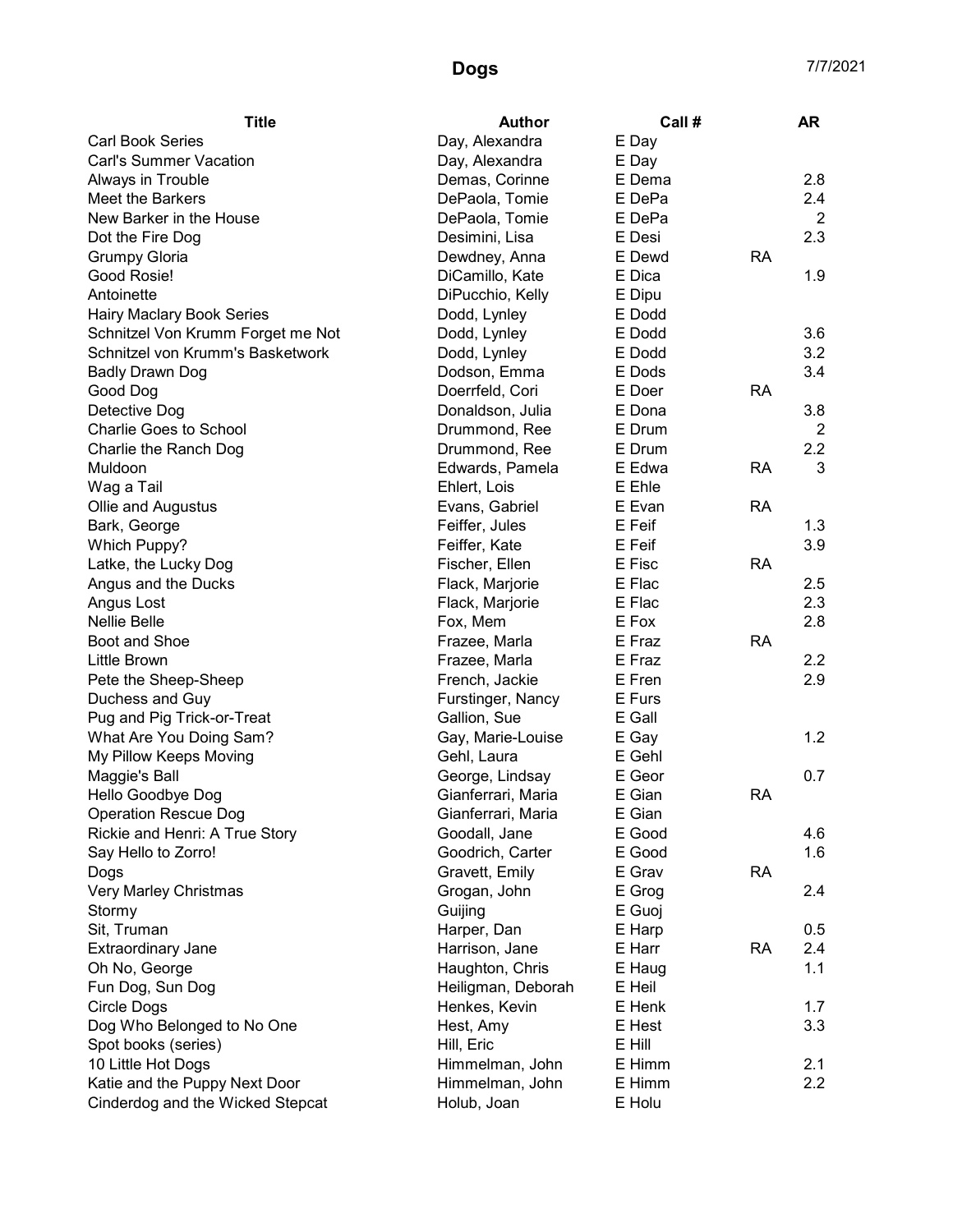| <b>Title</b>                          | <b>Author</b>        | Call # |           | <b>AR</b>      |
|---------------------------------------|----------------------|--------|-----------|----------------|
| Build, Dogs, Build                    | Horvath, James       | E Horv |           |                |
| Time for Bed, Fred!                   | Ismail, Yasmeen      | E Isma | <b>RA</b> |                |
| Mr. Scruff                            | James, Simon         | E Jame |           |                |
| Lazy Dave                             | Jarvis               | E Jarv |           |                |
| Greyhound a Groundhog                 | Jenkins, Emily       | E Jenk | <b>RA</b> |                |
| Dog Who Found Christmas               | Jennings, Linda      | E Jenn |           | 3.1            |
| Small Thing but Big                   | Johnston, Tony       | E John | <b>RA</b> | 2.1            |
| Ooh-la-la                             | Kalman, Maira        | E Kalm |           |                |
| <b>Princess Dinosaur</b>              | Kastner, Jill        | E Kast |           | 1.9            |
| Kitten for a Day                      | Keats, Ezra          | E Keat | <b>RA</b> |                |
| <b>Pinkerton Series</b>               | Kellogg, Steven      | E Kell |           |                |
| Stay                                  | Klise, Kate          | E Klis |           |                |
| Walter the Farting Dog Series         | Kotzwinkle, William  | E Kotz |           |                |
| Pooch on the Loose                    | Kroll, Steven        | E Krol |           | 2.4            |
| What Color Is Caesar?                 | Kumin, Maxine        | E Kumi |           |                |
| Night I Followed the Dog              | Laden, Nina          | E Lade |           | 3.4            |
| Best Pet of All                       | LaRochelle, David    | E LaRo |           | $\overline{2}$ |
| Please, Puppy, Please                 | Lee, Spike           | E Lee  |           |                |
| Groovy Joe: Ice Cream and Dinosaurs   | Litwin, Eric         | E Litw | <b>RA</b> |                |
| Froggy Gets a Doggy                   | London, Jonathan     | E Lond |           | 2.5            |
| Pug                                   | Long, Ethan          | E Long | <b>RA</b> | 0.8            |
| Sparky and Spike                      | Lowell, Barbara      | E Lowe | <b>RA</b> |                |
| Larabee                               | Luthardt, Kevin      | E Luth |           | 1.4            |
| <b>Bittle</b>                         | MacLachlan, Patricia | E MacL |           | 2.1            |
| Once I Ate a Pie                      | MacLachlan, Patricia | E Macl | <b>RA</b> | 1.9            |
| Hondo & Fabian                        | McCarty, Peter       | E McCa |           | 1.2            |
| Champ and Major: First Dogs           | McCullough, Joy      | E Mccu |           |                |
| Shoe Dog                              | McDonald, Megan      | E Mcdo | <b>RA</b> | 2.5            |
| <b>Martha Series</b>                  | Meddaugh, Susan      | E Medd |           |                |
| I See a Cat                           | Meisel, Paul         | E Meis |           |                |
| See Me Run                            | Meisel, Paul         | E Meis |           | 0.9            |
| How Much is That Doggie in the Window | Merrill, Bob         | E Merr |           |                |
| Toby                                  | Mitchell, Hazel      | E Mitc |           |                |
| Tuesday Tucks Me In                   | Montalvan, Luis      | E Mont | <b>RA</b> | 3.4            |
| Cowpoke Clyde and Dirty Dawg          | Mortensen, Lori      | E Mort | <b>RA</b> | 2.9            |
| <b>Blues of Flats Brown</b>           | Myers, Walter        | E Myer |           | 3.8            |
| Found                                 | Newman, Jeff         | E Newm |           |                |
| Puddle Pug                            | Norman, Kim          | E Norm | <b>RA</b> | 2.4            |
| <b>Thunder Pug</b>                    | Norman, Kim          | E Norm | <b>RA</b> |                |
| Mister and Lady Day                   | Novesky, Amy         | E Nove |           | 3.3            |
| Fancy Nancy and the Posh Puppy        | O.Connor, Jane       | E Ocon |           | 2              |
| Talk, Oscar, Please!                  | Orloff, Karen        | E Orlo |           | 2.9            |
| Bad Dog Flash                         | Paul, Ruth           | E Paul | <b>RA</b> |                |
| Whingdingdilly                        | Peet, Bill           | E Peet |           | 4.9            |
| Dog Breath                            | Pilkey, Dav          | E Pilk |           | 3.4            |
| Dogzilla                              | Pilkey, Dav          | E Pilk |           | 4.2            |
| <b>Black Dog</b>                      | Pinfold, Levi        | E Pinf | <b>RA</b> | $\mathbf{3}$   |
| Not Afraid of Dogs                    | Pitzer, Susanna      | E Pitz | <b>RA</b> | 2.2            |
| Remembering Vera                      | Polacco, Patricia    | E Pola |           | 4.8            |
| <b>Smelly Bill</b>                    | Postgate, Daniel     | E Post | <b>RA</b> | 3.6            |
| What Dogs Want for Christmas          | Radzinski, Kandy     | E Radz |           | 2.5            |
|                                       |                      |        |           |                |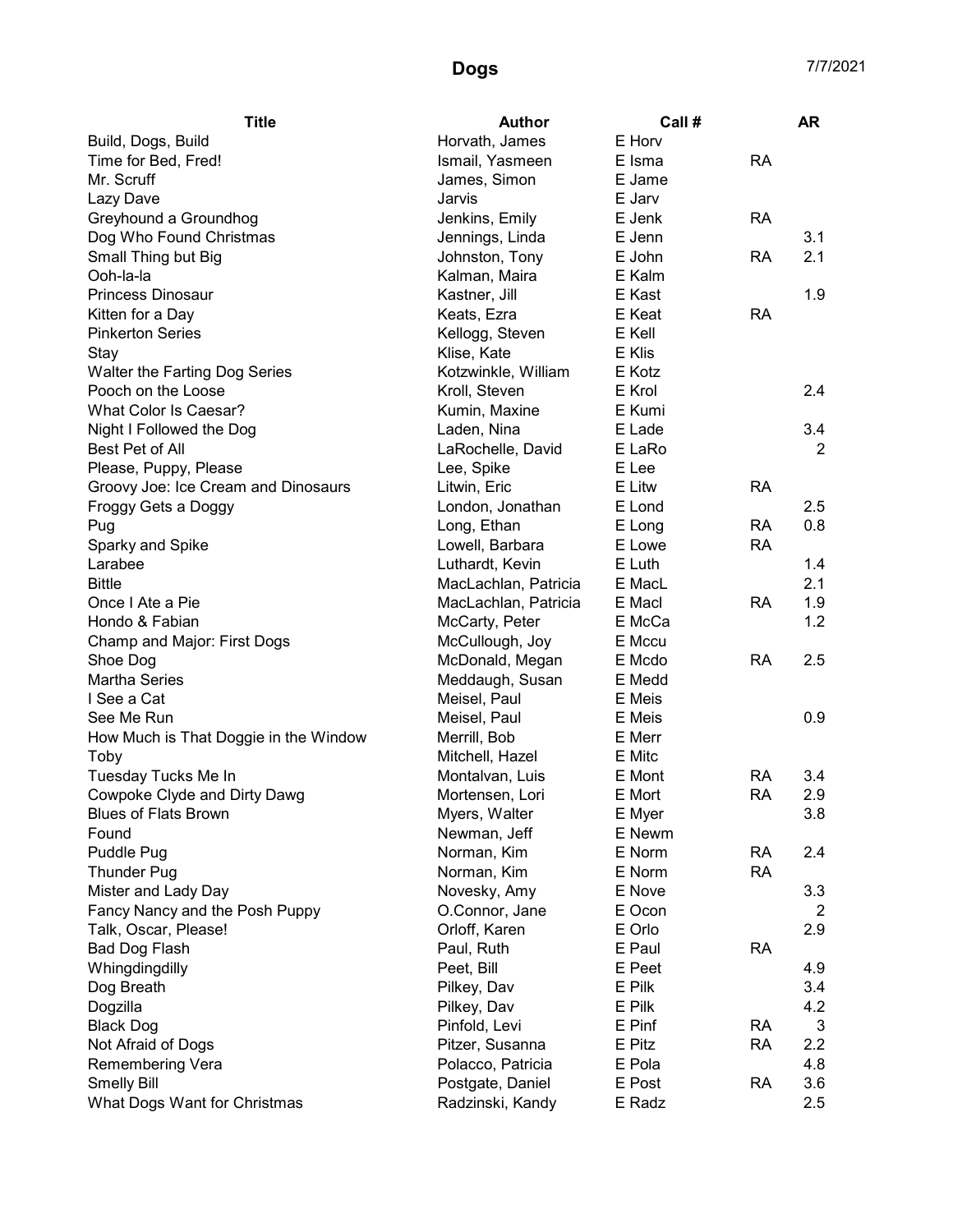| <b>Title</b>                             | <b>Author</b>                   | Call # |           | <b>AR</b> |
|------------------------------------------|---------------------------------|--------|-----------|-----------|
| <b>Ball for Daisy</b>                    | Raschka, Chris                  | E Rasc |           |           |
| Doggy Dog                                | Raschka, Chris                  | E Rasc |           | 0.7       |
| <b>Officer Buckle and Gloria</b>         | Rathmann, Peggy                 | E Rath |           | 3.4       |
| Aggie and Ben                            | Ries, Lori                      | E Ries | RA        | 1.5       |
| Dog Who Had Kittens                      | Robertus, Polly                 | E Robe |           | 3.3       |
| <b>Bark Park</b>                         | Ruelle, Karen                   | E Ruel |           |           |
| <b>Bookshop Dog</b>                      | Rylant, Cynthia                 | E Ryla |           | 4.1       |
| Dog Heaven                               | Rylant, Cynthia                 | E Ryla |           | 3.4       |
| Chick 'n' Pug Meet The Dude              | Sattler, Jennifer               | E Satt |           | 2.5       |
| <b>Skippyjon Jones Series</b>            | Schachner, Judith               | E Scha |           |           |
| Puppies, Puppies Everywhere              | Scheafer, Peggy                 | E Scha |           |           |
| Chewy Louie                              | Schneider, Howie                | E Schn |           | 2.4       |
| Dog and Bear: Two Friends, Three Stories | Seeger, Laura                   | E Seeg |           | 1.3       |
| Good Boy, Fergus                         | Shannon, David                  | E Shan |           |           |
| ABC Dog                                  | Sharar, Connie                  | E Shar |           |           |
| Together                                 | Simmons, Jane                   | E Simm |           | 1.8       |
| <b>Stray Dog</b>                         | Simont, Marc                    | E Simo |           | 1.7       |
| Run Fast, Milo!                          | Sola, Julie                     | E Sola |           |           |
| Ladybug Girl and the Rescue Dog          | Soman, David                    | E Soma |           |           |
| Peg Leg Peke                             | Spangler, Brie                  | E Span |           |           |
| I'm My Own Dog                           | Stein, David Ezra               | E Stei | <b>RA</b> |           |
| Enzo and the Christmas Tree Hunt         | Stein, Garth                    | E Stei |           |           |
| Enzo Races in the Rain                   | Stein, Garth                    | E Stei | <b>RA</b> |           |
| Help Me, Mr. Mutt!                       | Stevens, Janet                  | E Stev |           |           |
| Small Brown Dog with a Wet Pink Nose     | Stuve-Bodeen, Stephanie E Stuv  |        | <b>RA</b> | 2.9       |
| Ball                                     | Sullivan, Mary                  | E Sull |           |           |
| Up on Bob                                | Sullivan, Mary                  | E Sull | RA        | 0.9       |
| Frankie                                  | Sullivan, Nina                  | E Sull | <b>RA</b> |           |
| No Room for a Pup                        | Suneby, Elizabeth               | E Sune | <b>RA</b> |           |
| Hound from the Pound                     | Swaim, Jessica                  | E Swai | <b>RA</b> | 3.8       |
| Honey: the Dog Who Saved Abe Lincoln     | Swanson, Shari                  | E Swan |           | 3.8       |
| Swollobog                                | Taylor, Alastair                | E Tayl |           | 4.3       |
| Doghouse                                 | Thomas, Jan                     | E Thom | <b>RA</b> | 0.7       |
| My Dog is the Best                       | Thompson, Laurie Ann            | E Thom |           | 0.6       |
| <b>Silent Night</b>                      | Turner, Sandy                   | E Turn |           |           |
| Oops Pounce Quick Run                    | Twohy, Mike                     | E Twoh |           |           |
| Badger the Dog                           | Tyner, Barbara                  | E Tyne |           |           |
| Mad Dog McGraw                           | Uhlberg, Myron                  | E Uhlb |           | 1.7       |
| First Dog Fala                           | Van Steenwyck, Elizabeth E Vans |        |           | 5.1       |
| Olive, the Other Reindeer                | Walsh, Vivian                   | E Wals |           | 3.4       |
| Won Ton and Chopstick                    | Wardlaw, Lee                    | E Ward |           | 2.4       |
| <b>McDuff Series</b>                     | Wells, Rosemary                 | E Well |           |           |
| Santa Paws                               | White, Ellen                    | E Whit |           | 3.4       |
| <b>Baby Brother</b>                      | Wigersma, Tanneke               | E Wige |           |           |
| Dog Named Doug                           | Wilson, Karma                   | E Wils | <b>RA</b> |           |
| <b>Biggest Parade</b>                    | Winthrop, Elizabeth             | E Wint |           | 2.8       |
| Dog Show                                 | Winthrop, Elizabeth             | E Wint |           | 3.4       |
| Please, Louise                           | Wishinsky, Frieda               | E Wish |           | 1.7       |
| Dog Needs a Bone                         | Wood, Audrey                    | E Wood |           | 1.7       |
| <b>Harry Series</b>                      | Zion, Gene                      | E Zion |           |           |
| Wolf Camp                                | Zuill, Andrea                   | E Zuil |           | 1.9       |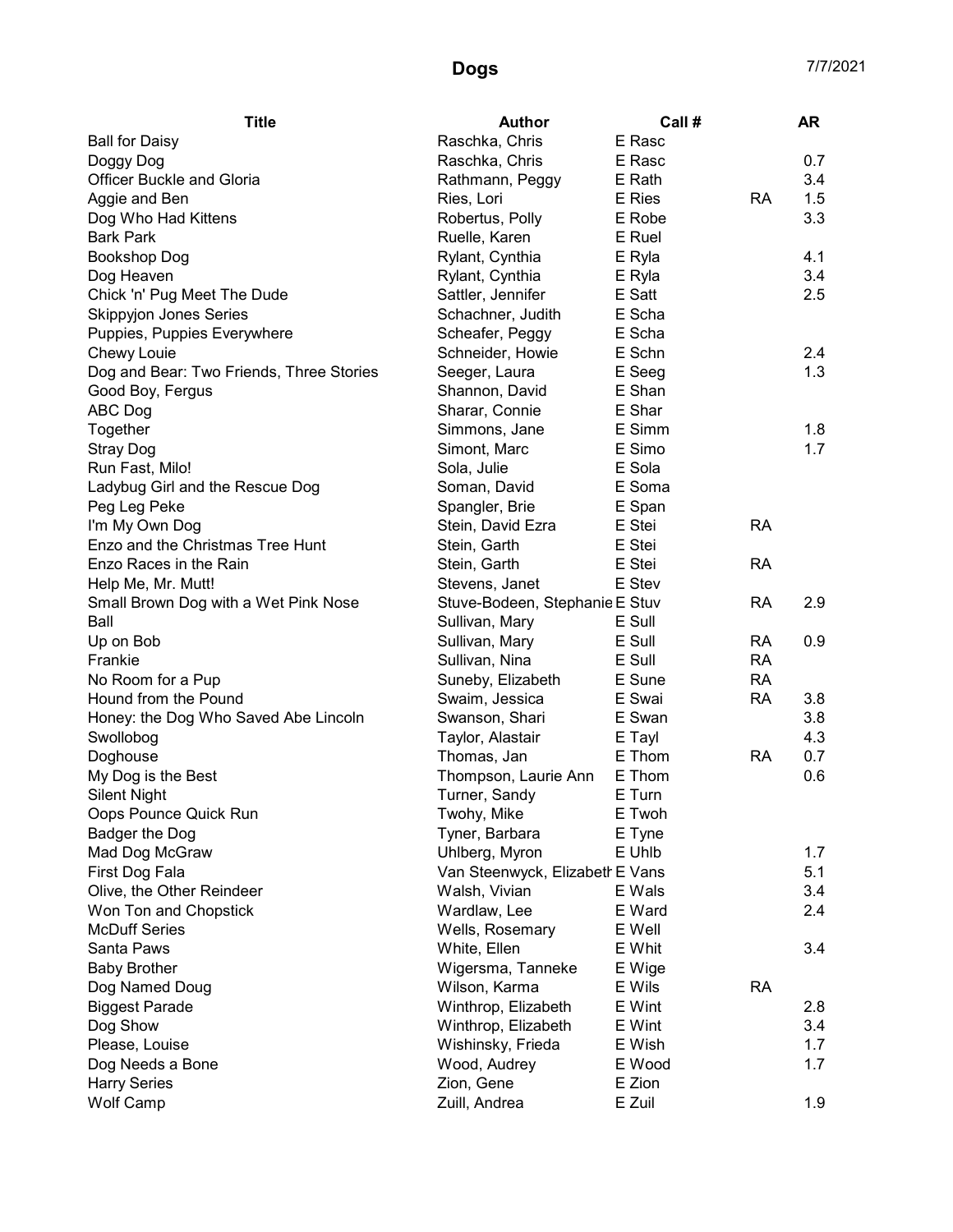| <b>Title</b>                                  | <b>Author</b>         | Call#     | AR  |
|-----------------------------------------------|-----------------------|-----------|-----|
| Cinderella                                    | Wegman, William       | J 398.2   |     |
| <b>Adding Puppies and Kittens</b>             | Murphy, Patricia      | J 513.2   |     |
| <b>Measuring Puppies and Kittens</b>          | Murphy, Patricia      | J 513.2   |     |
| <b>Subtracting Puppies and Kittens</b>        | Murphy, Patricia      | J 513.2   |     |
| <b>Security Dogs</b>                          | Anderson, Bendix      | J 636.08  | 4.4 |
| <b>Combat-Wounded Dogs</b>                    | Apte, Sunita          | J 636.08  | 5.6 |
| Hero Law Enforcement Dogs                     | Boothroyd, Jennifer   | J 636.08  | 4   |
| Hero Service Dogs                             | Boothroyd, Jennifer   | J 636.08  | 4.1 |
| Seizure-Alert Dogs                            | Fetty, Margaret       | J 636.08  | 5.3 |
| <b>Wilderness Search Dogs</b>                 | Greenberg, Dan        | J 636.08  | 4.1 |
| Sled Dogs                                     | Haskins, Lori         | J 636.08  | 4   |
| Fire Dogs                                     | Latham, Donna         | J 636.08  | 4.6 |
| <b>Disaster Search Dogs</b>                   | McDaniel, Melissa     | J 636.08  | 4   |
| <b>Guide Dogs</b>                             | McDaniel, Melissa     | J 636.08  | 4.1 |
| <b>Distinguished Dogs</b>                     | Miller, Marie-Therese | J 636.08  |     |
| Hunting and Herding Dogs                      | Miller, Marie-Therese | J 636.08  |     |
| Police Dogs                                   | Miller, Marie-Therese | J 636.08  |     |
| Search and Rescue Dogs                        | Miller, Marie-Therese | J 636.08  |     |
| Puppies, Dogs, and Blue Northers              | Paulsen, Gary         | J 636.08  | 6   |
| <b>Medical Detective Dogs</b>                 | Ruffin, Frances       | J 636.08  | 5   |
| <b>Military Dogs</b>                          | Ruffin, Frances       | J 636.08  | 4.9 |
| Police Dogs                                   | Ruffin, Frances       | J 636.08  | 4   |
| <b>Water Rescue Dogs</b>                      | Ruffin, Frances       | J 636.08  | 4.2 |
| Snow Search Dogs                              | Silverman, Maida      | J 636.08  | 4.1 |
| Eco Dogs                                      | Stamper, Judith       | J 636.08  | 5.8 |
| Service Dogs                                  | Tagliaferro, Linda    | J 636.08  | 3.9 |
| <b>Therapy Dogs</b>                           | Tagliaferro, Linda    | J 636.08  | 4.4 |
| Dog Days of History                           | Albee, Sarah          | J 636.7   |     |
| Dog's View                                    | Brett, Flora          | J 636.7   | 3.4 |
| May I Pet Your Dog?                           | Calmenson, Stephanie  | J 636.7   | 1.8 |
| Little Lions, Bull Baiters and Hunting Hounds | Crosby, Jeff          | J 636.7   |     |
| <b>Nubs</b>                                   | Dennis, Major Brian   | J636.7    | 4.8 |
| Dog Encyclopedia for Kids                     | Gagne, Tammy          | J 636.7   |     |
| Speaking Dog                                  | Gagne, Tammy          | J 636.7   | 4.3 |
| Ruff's Guide to Caring for Your Dog           | Ganeri, Anita         | J 636.7   | 3.6 |
| Big Dogs                                      | Hart, Joyce           | J 636.7   | 5.5 |
| <b>Small Dogs</b>                             | Hart, Joyce           | J 636.7   |     |
| Dog Pals                                      | Jacobs, Pat           | J 636.7   | 5   |
| <b>Shelter Dogs</b>                           | Kehret, Peg           | J 636.7   | 6.5 |
| <b>Helping Dogs</b>                           | Miller, Marie-Therese | J 636.7   |     |
| <b>Non-Sporting Dogs</b>                      | Noll, Elizabeth       | J 636.7   |     |
| Dog                                           | Oldfield, Dawn        | J 636.7   | 2.9 |
| Dog Tricks                                    | Palika, Liz           | J 636.7   |     |
| My Life in Dog Years                          | Paulsen, Gary         | J636.7    | 5.6 |
| Show Me Dogs                                  | Peterson, Megan       | J 636.7   |     |
| How to Look After Your Puppy                  | Piers, Helen          | J 636.7   |     |
| If I Ran the Dog Show                         | Rabe, Tish            | J 636.7   | 3.3 |
| Dogs                                          | Stevens, Kathryn      | J 636.7   |     |
| W is for Woof                                 | Strother, Ruth        | J 636.7   | 5.7 |
| Caring for Your Dog                           | Zobel, Derek          | J 636.7   | 3.6 |
| Dolley the Fire Dog                           | Gerry, Lisa           | J 636.708 |     |
|                                               |                       |           |     |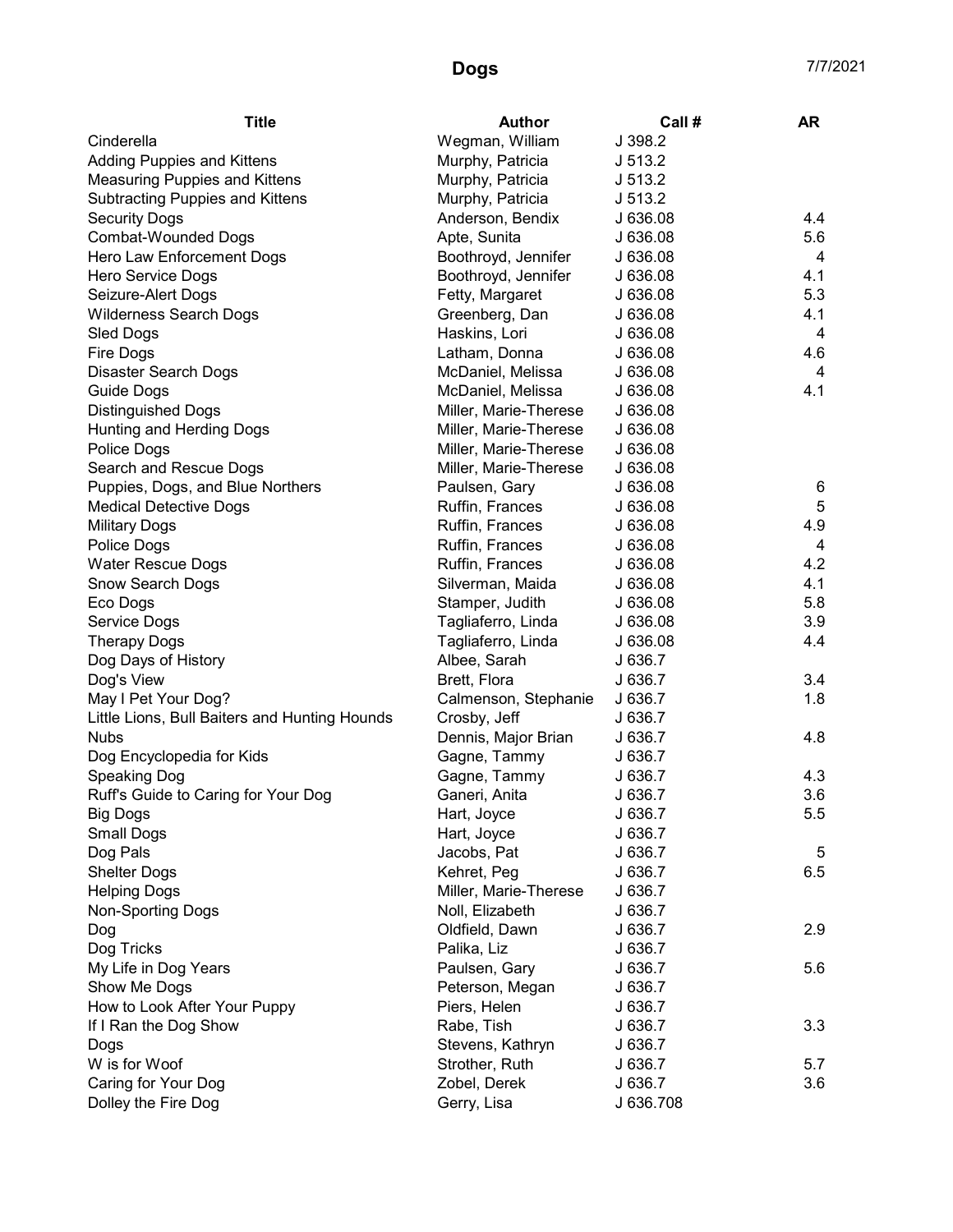| <b>Title</b>                                                  | <b>Author</b>       | Call #    | <b>AR</b> |
|---------------------------------------------------------------|---------------------|-----------|-----------|
| Stella the Search Dog                                         | Gerry, Lisa         | J 636.708 |           |
| <b>Tiger the Police Dog</b>                                   | Gerry, Lisa         | J 636.708 |           |
| Willow the Rescue Dog                                         | Gerry, Lisa         | J 636.708 |           |
| Shiba Inus                                                    | Duling, Kaitlyn     | J 636.72  | 2.1       |
| Bulldogs, Poodles, Dalmatians, and Other Non-Spr Gagne, Tammy |                     | J 636.72  |           |
| <b>Bulldogs</b>                                               | Green, Sara         | J 636.72  | 3.1       |
| Dalmatians                                                    | Green, Sara         | J 636.72  | 3.2       |
| Boston Terriers are the Best                                  | Landau, Elaine      | J 636.72  | 3.5       |
| <b>Bulldogs are the Best</b>                                  | Landau, Elaine      | J 636.72  | 3.3       |
| <b>Bulldogs</b>                                               | Schuh, Mari         | J 636.72  | 2.3       |
| Dalmatians                                                    | Schuh, Mari         | J 636.72  | 2.3       |
| French Bulldogs                                               | Schuh, Mari         | J 636.72  | 2.2       |
| <b>Labrador Retrievers</b>                                    | Schuh, Mari         | J 636.72  | 3.7       |
| Poodles                                                       | Schuh, Mari         | J 636.72  | 3.5       |
| Poodles                                                       | Berry, Breanna      | J 636.728 | 2.4       |
| Poodles are the Best                                          | Landau, Elaine      | J 636.728 | 3.8       |
| Akitas                                                        | Bowman, Chris       | J 636.73  | 2.1       |
| <b>Siberian Huskies</b>                                       | Bowman, Chris       | J 636.73  | 2.3       |
| Huskies, Mastiffs, and Other Working Dogs                     | Gagne, Tammy        | J 636.73  |           |
| <b>Boxers</b>                                                 | Green, Sara         | J 636.73  | 3.6       |
| <b>Great Danes</b>                                            | Green, Sara         | J 636.73  | 3.9       |
| <b>Rottweilers</b>                                            | Green, Sara         | J 636.73  | 3         |
| <b>Working Dogs</b>                                           | Gregory, Josh       | J 636.73  | 6         |
| <b>Balto and the Great Race</b>                               | Kimmel, Elizabeth   | J 636.73  | 6.3       |
| Boxers are the Best                                           | Landau, Elaine      | J 636.73  | 3.5       |
| Mastiffs are the Best                                         | Landau, Elaine      | J 636.73  | 3.5       |
| Newfoundlands are the Best                                    | Landau, Elaine      | J 636.73  | 3.4       |
| Rottweilers are the Best                                      | Landau, Elaine      | J 636.73  | 3.4       |
| Saint Bernards are the Best                                   | Landau, Elaine      | J 636.73  | 3.7       |
| <b>Working Dogs</b>                                           | Oachs, Emily Rose   | J 636.73  |           |
| <b>English Mastiff</b>                                        | Oldfield, Dawn      | J 636.73  | 3.9       |
| Sled Dog: Powerful Miracle                                    | Person, Stephen     | J 636.73  | 4.9       |
| Alaskan Malamutes                                             | Polinsky, Paige     | J 636.73  | 2.2       |
| <b>Bernese Mountain Dogs</b>                                  | Sabelko, Rebecca    | J 636.73  | 2.3       |
| <b>Saint Bernards</b>                                         | Wendorff, Anne      | J 636.73  | 3.2       |
| <b>Siberian Huskies</b>                                       | Wendorff, Anne      | J 636.73  | 3         |
| <b>Doberman Pinschers</b>                                     | Leighton, Christina | J 636.736 | 2.2       |
| German Shepherds                                              | Bowman, Chris       | J 636.737 | 2.4       |
| <b>Australian Shepherds</b>                                   | Brown, Domini       | J 636.737 | 2.3       |
| <b>Border Collies</b>                                         | Green, Sara         | J 636.737 | 4         |
| <b>Herding Dogs</b>                                           | Green, Sara         | J 636.737 |           |
| German Shepherds                                              | Schuh, Mari         | J 636.737 | 3.6       |
| <b>Australian Cattle Dogs</b>                                 | Shaffer, Lindsay    | J 636.737 | 2.4       |
| <b>Shetland Sheepdogs</b>                                     | Wendorff, Anne      | J 636.737 | 3.1       |
| Golden Retrievers are the Best                                | Landau, Elaine      | J 636.75  | 3.6       |
| Pit Bulls are the Best                                        | Landau, Elaine      | J 636.75  | 3.9       |
| <b>Sporting Dogs</b>                                          | Oachs, Emily Rose   | J 636.75  |           |
| <b>Labrador Retrievers</b>                                    | Bowman, Chris       | J 636.752 | 2.6       |
| Vizslas                                                       | Duling, Kaitlyn     | J 636.752 | 1.9       |
| Spaniels, Retrievers and Other Sporting Dogs                  | Gagne, Tammy        | J 636.752 |           |
| <b>Cocker Spaniels</b>                                        | Green, Sara         | J 636.752 | 3.6       |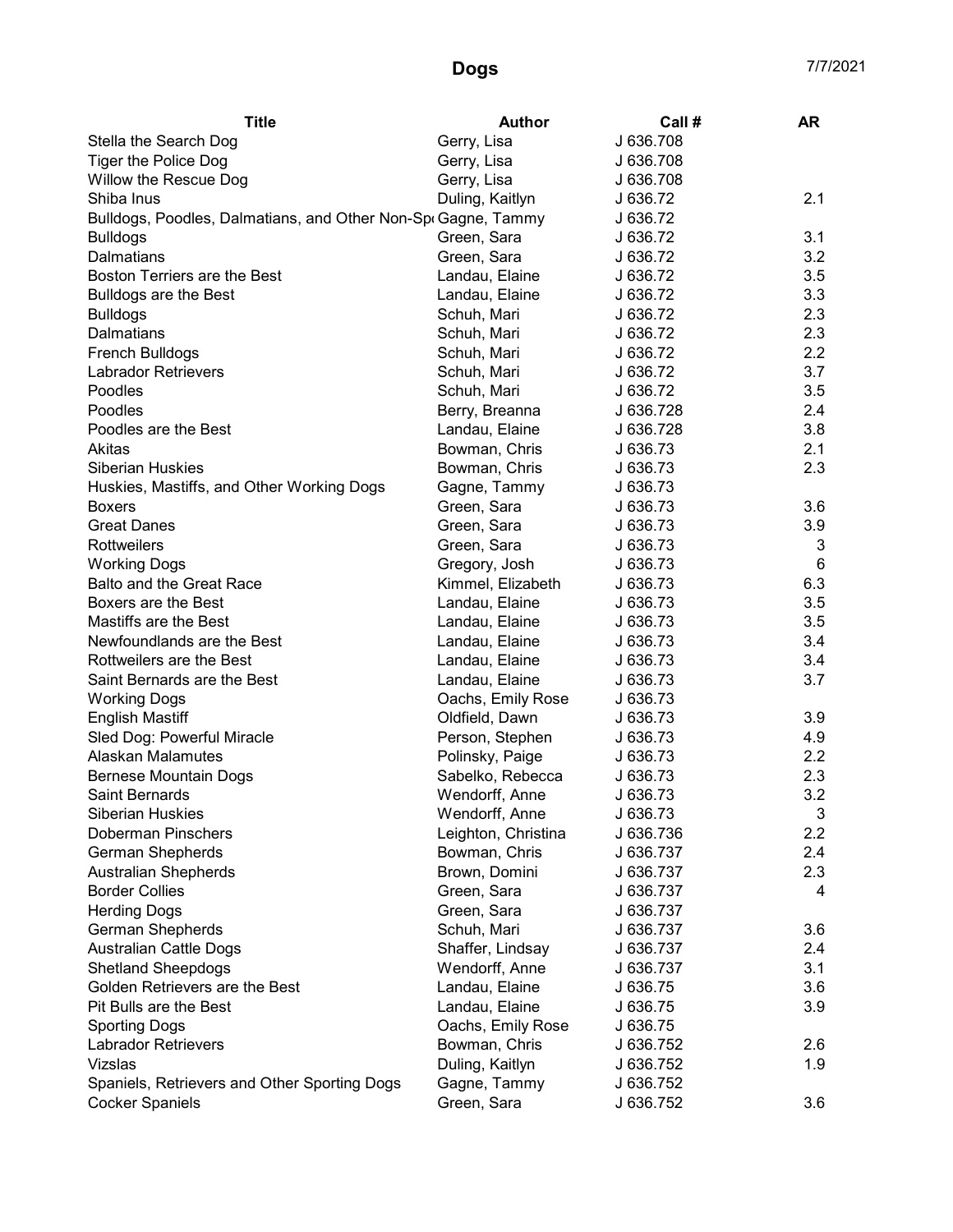| <b>Title</b>                                                  | <b>Author</b>        | Call #                |           | <b>AR</b>        |
|---------------------------------------------------------------|----------------------|-----------------------|-----------|------------------|
| Cocker Spaniels are the Best                                  | Landau, Elaine       | J 636.752             |           | 3.4              |
| Labrador Retrievers are the Best                              | Landau, Elaine       | J 636.752             |           | 3.5              |
| <b>Golden Retrievers</b>                                      | Schuh, Mari          | J 636.752             |           | 3.7              |
| Bloodhounds                                                   | Bowman, Chris        | J 636.753             |           | 2.3              |
| Foxhounds, Coonhounds, and Other Hound Dogs Gagne, Tammy      |                      | J 636.753             |           |                  |
| <b>Basset Hounds</b>                                          | Green, Sara          | J 636.753             |           | 3.6              |
| <b>Beagles</b>                                                | Green, Sara          | J 636.753             |           | 3.4              |
| Hounds                                                        | Green, Sara          | J 636.753             |           |                  |
| Dachshunds are the Best                                       | Landau, Elaine       | J 636.753             |           | 3.5              |
| Irish Wolfhounds are the Best                                 | Landau, Elaine       | J 636.753             |           | 3.3              |
| <b>Basset Hounds</b>                                          | Polinsky, Paige      | J 636.753             |           | 2.2              |
| Irish Wolfhounds                                              | Polinsky, Paige      | J 636.753             |           | 2.5              |
| Dachshunds                                                    | Schuh, Mari          | J 636.753             |           | 2.4              |
| Greyhounds                                                    | Shaffer, Lindsay     | J 636.753             |           | 2.5              |
| Greyhound: Canine Blur                                        | Lunis, Natalie       | J 636.7534            |           | 4.3              |
| West Highlands, Scotties, and Other Terriers                  | Gagne, Tammy         | J 636.755             |           |                  |
| <b>Terriers</b>                                               | Green, Sara          | J 636.755             |           |                  |
| <b>West Highland Terriers</b>                                 | Green, Sara          | J 636.755             |           | 3.6              |
| Miniature Schnauzers are the Best                             | Landau, Elaine       | J 636.755             |           | 3.2              |
| West Highland White Terriers                                  | Sommer, Nathan       | J 636.755             |           | 2.3              |
| Chihuahuas, Pomeranians and Other Toy Dogs                    | Gagne, Tammy         | J 636.76              |           |                  |
| Chihuahuas                                                    | Green, Sara          | J 636.76              |           | 3.1              |
| Pomeranians                                                   | Green, Sara          | J 636.76              |           | 3.3              |
| <b>Yorkshire Terriers</b>                                     | Green, Sara          | J 636.76              |           | 3.7              |
| Pug: What a Mug                                               | Haskins, Lori        | J 636.76              |           | 4.1              |
| Chihuahuas are the Best                                       | Landau, Elaine       | J 636.76              |           | 3.5              |
| Pomeranians are the Best                                      | Landau, Elaine       | J 636.76              |           | 3.4              |
| Pugs are the Best                                             | Landau, Elaine       | J 636.76              |           | 3.3              |
| Shih Tzus are the Best                                        | Landau, Elaine       | J 636.76              |           | 3.7              |
| Yorkshire Terriers are the Best                               | Landau, Elaine       | J 636.76              |           | 3.2              |
| <b>Toy Dogs</b>                                               | Noll, Elizabeth      | J 636.76              |           |                  |
| Pugs                                                          | Schuetz, Kari        | J 636.76              |           | 2.3              |
| Chihuahuas                                                    | Schuh, Mari          | J 636.76              |           | $2.2\phantom{0}$ |
| <b>Yorkshire Terriers</b>                                     | Schuh, Mari          | J 636.76              |           | $2.2\phantom{0}$ |
|                                                               | Wendorff, Anne       | J 636.76              |           | 3.2              |
| Pugs                                                          | Hosley, Maria        | J 743.6               |           |                  |
| Dogs<br>Take Me Out of the Bathtub                            | Katz, Alan           | J 782.4               | RA        | 4.2              |
|                                                               |                      | J 782.42              | <b>RA</b> |                  |
| Do Your ears Hang Low?<br><b>Clifford Celebrates the Year</b> | Church, Caroline     |                       |           |                  |
|                                                               | Bridwell, Norman     | J 808.7               |           |                  |
| Dogku                                                         | Clements, Andrew     | J 811.54              | RA        | 1.1              |
| I Didn't Do It                                                | MacLachlan, Patricia | J 811.54              | <b>RA</b> |                  |
| Who Swallowed Harold?                                         | Pearson, Susan       | J 811.54              |           | 3.3              |
| When Lucy Goes Out Walking                                    | Wolff, Ashley        | J 811.6               |           | 2.3              |
| Jokes and More About Dogs                                     | Nelson, Maria        | J 818                 |           |                  |
| Looking Out For Sarah                                         | Lang, Glenna         | J Brl F Lang          |           | 4.2              |
| Underneath                                                    | Appelt, Kathi        | J Fantasy Appe        |           | 5.2              |
| Flawed Dogs: the Shocking Raid on Westminster                 | Breathed, Berkeley   | J Fantasy Brea        |           | 5.6              |
| Puppy's Big Day                                               | Bruel, Nick          | J Fantasy Brue Bad 8  |           | 3.1              |
| Dog Diaries                                                   | Byars, Betsy         | J Fantasy Byar        |           | 3.9              |
| Sticks and Stones and Doggie Bones                            | Jones, Marcia        | J Fantasy Jone        |           | 3.5              |
| Showoff                                                       | Korman, Gordon       | J Fantasy Korm Swin 4 |           | 5.1              |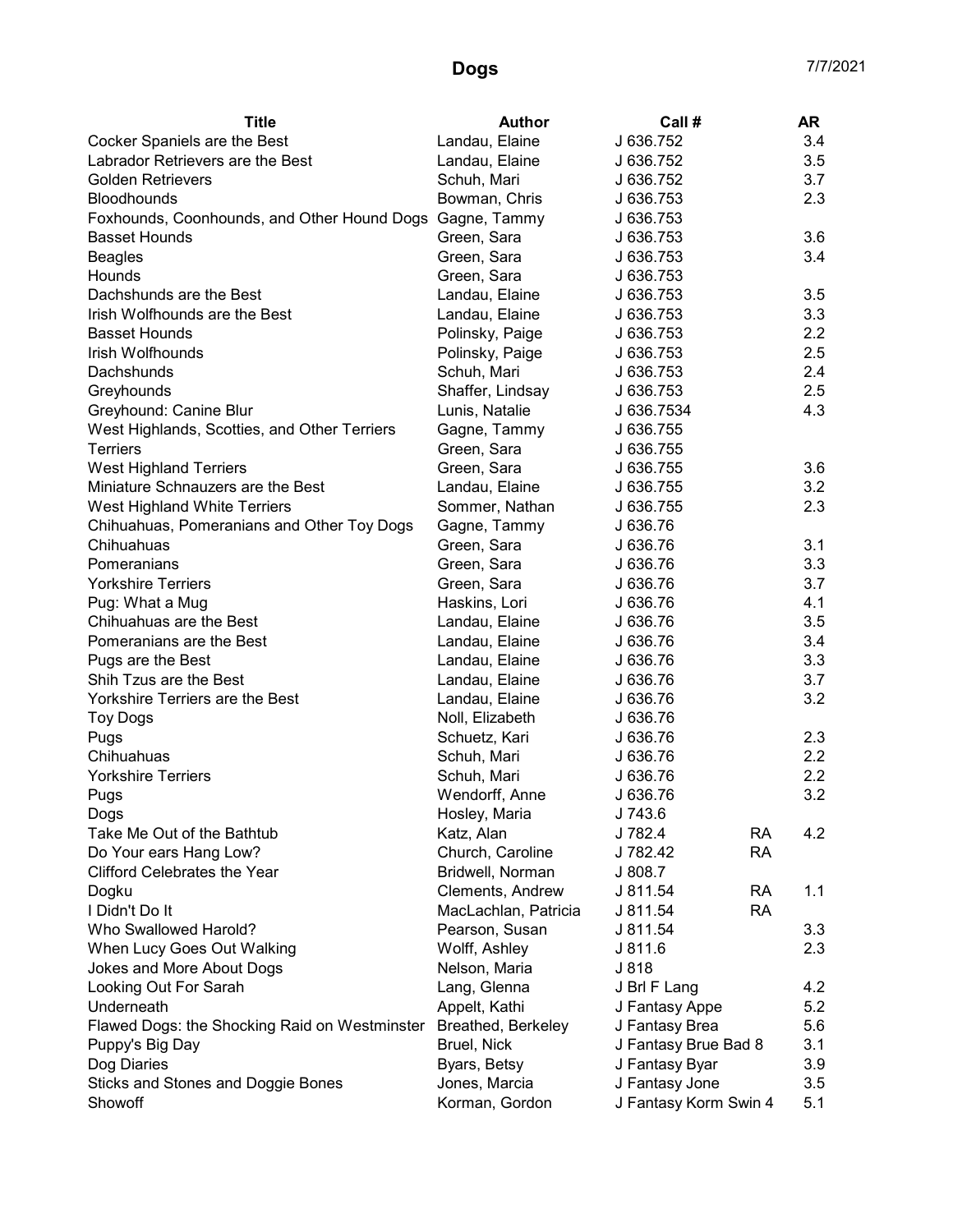| <b>Title</b>                  | <b>Author</b>        | Call#                  | <b>AR</b> |
|-------------------------------|----------------------|------------------------|-----------|
| Hideout                       | Korman, Gordon       | J Fantasy Korm Swin 5  | 5.2       |
| Unleashed                     | Korman, Gordon       | J Fantasy Korm Swin 7  | 5.3       |
| Jingle                        | Korman, Gordon       | J Fantasy Korm Swin 8  |           |
| Waiting for the Magic         | MacLachlan, Patricia | J Fantasy Macl         | 3         |
| Martha on the Case            | Meddaugh, Susan      | J Fantasy Medd         | 2.8       |
| Martha Speaks series          | Meddaugh, Susan      | J Fantasy Medd         |           |
| Show Must Go On               | Meddaugh, Susan      | J Fantasy Medd         | 2.7       |
| Balto of the Blue Dawn        | Osborne, Mary Pope   | J Fantasy Osbo Merl 26 |           |
| Field of the Dogs             | Paterson, Katherine  | J Fantasy Pate         | 3.8       |
| Stick Dog                     | Watson, Tom          | J Fantasy Wats         | 4.5       |
| Stick Dog Dreams of Ice Cream | Watson, Tom          | J Fantasy Wats 4       |           |
| So Ein Hundeleben             | Thabet, Edith        | J Ger 636.7            |           |
| Kaya and Lone Dog             | Shaw, Janet          | J History Amer Kaya    | 4.8       |
| Molly's Puppy Tale            | Tripp, Valerie       | J History Amer Moll    | 4.3       |
| Sounder                       | Armstrong, William   | J History Arms         | 5.3       |
|                               | Klimo, Kate          |                        | 4         |
| Ginger<br>Rolf                |                      | J History Klim Dog 1   | 4         |
|                               | Klimo, Kate          | J History Klim Dog 10  |           |
| <b>Tiny Tim</b>               | Klimo, Kate          | J History Klim Dog 11  | 5.3       |
| Susan                         | Klimo, Kate          | J History Klim Dog 12  | 5.6       |
| <b>Buddy</b>                  | Klimo, Kate          | J History Klim Dog 2   | 4.4       |
| Barry                         | Klimo, Kate          | J History Klim Dog 3   | 4.5       |
| Togo                          | Klimo, Kate          | J History Klim Dog 4   | 4.4       |
| Dash                          | Klimo, Kate          | J History Klim Dog 5   | 4.7       |
| Fala                          | Klimo, Kate          | J History Klim Dog 8   | 5         |
| Sparky                        | Klimo, Kate          | J History Klim Dog 9   | 4.6       |
| Hachiko Waits                 | Newman, Leslea       | J History Newm         | 4.7       |
| Daughter of the Mountains     | Rankin, Louise       | J History Rank         | 6.1       |
| Red Dog                       | Wallace, Bill        | J History Wall         | 4.4       |
| <b>Bunnicula</b>              | Howe, James          | J Horror Howe          | 4.2       |
| Bunnicula Strikes Again       | Howe, James          | J Horror Howe          | 4.8       |
| Howliday Inn                  | Howe, James          | J Horror Howe          | 4         |
| Return to Howliday Inn        | Howe, James          | J Horror Howe          | 5.8       |
| <b>Ghost Dog Secrets</b>      | Kehret, Peg          | J Horror Kehr          | 4.6       |
| Scooby-Doo Books              | Gelsey, James        | J Horror Scoo          |           |
| <b>Great Smelling Bee</b>     | Stine, R.L.          | J Horror Stin 2        | 2.8       |
| Trouble with Chickens         | Cronin, Doreen       | J Mystery Cron JJ 1    | 3.8       |
| Legend of Diamond Lil         | Cronin, Doreen       | J Mystery Cron JJ 2    | 3.9       |
| Hank the Cowdog series        | Erickson, John       | J Mystery Eric         |           |
| Case of the Perfect Dog       | Erickson, John       | J Mystery Eric 59      | 4.2       |
| Case of the Rock n Roll Dog   | Freeman, Martha      | J Mystery Free 1       | 3.9       |
| Nicki                         | Creel, Ann           | J Reality Amer Nick    | 4.5       |
| <b>Teacher's Pet</b>          | Anderson, Laurie     | J Reality Ande 7       | 3.9       |
| Fight For Life                | Anderson, Laurie     | J Reality Ande Vet 1   | 3.6       |
| Say Good-Bye                  | Anderson, Laurie     | J Reality Ande Vet 5   | 3.7       |
| Good Dog                      | Avi                  | J Reality Avi          | 3.7       |
| Dog at the Door               | Baglio, Ben          | J Reality Bagl 25      | 4.5       |
| Puppy in a Puddle             | Baglio, Ben          | J Reality Bagl 28      | 4.1       |
| Pup at the Palace             | Baglio, Ben          | J Reality Bagl 30      | 4.9       |
| Little Dog, Lost              | Bauer, Marion        | J Reality Baue         | 4.4       |
| Summer of Riley               | Bunting, Eve         | J Reality Bunt         | 3.8       |
| Henry and Beezus              | Cleary, Beverly      | J Reality Clea         | 4.6       |
|                               |                      |                        |           |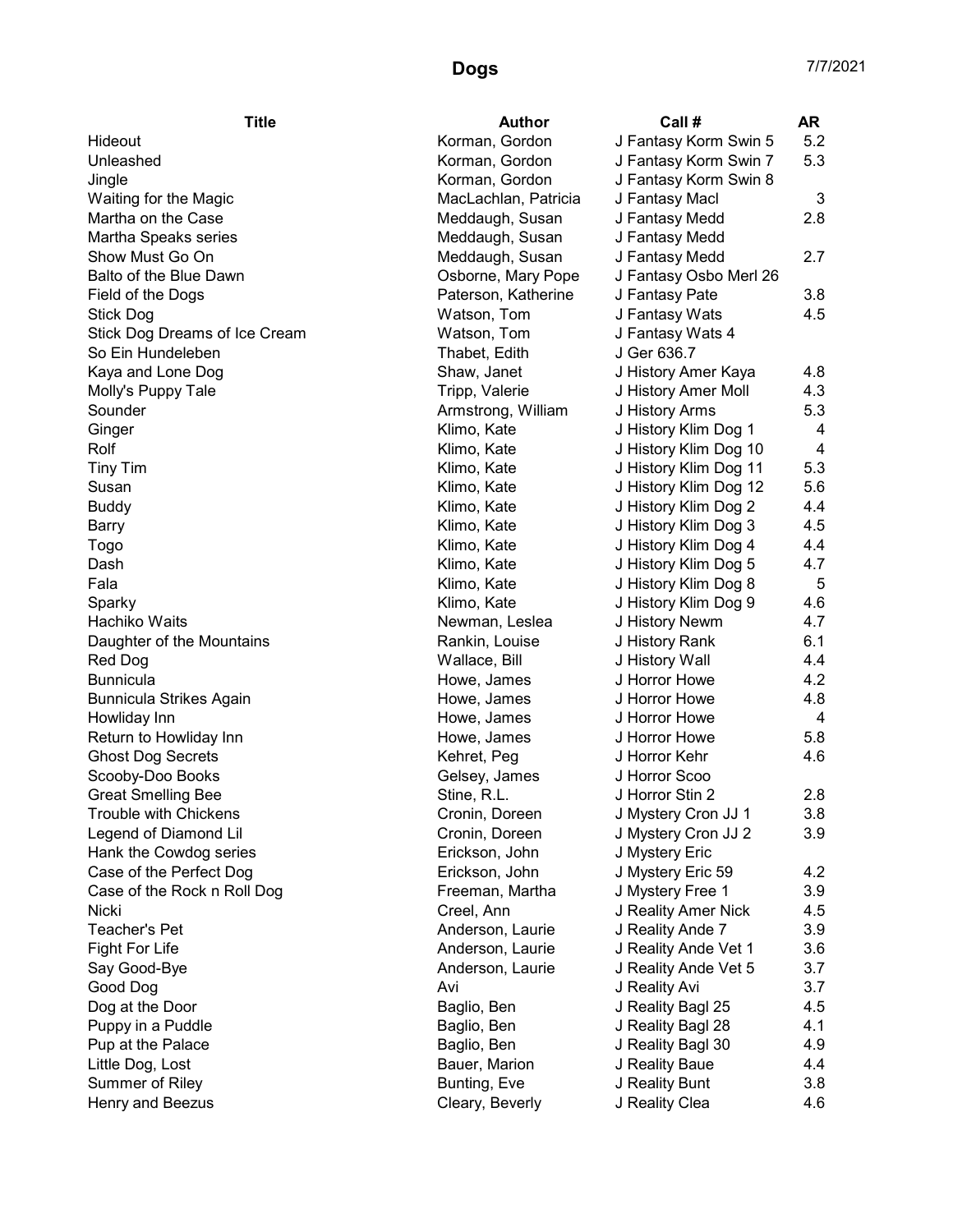| Cleary, Beverly<br>J Reality Clea<br>4.6<br>Cleary, Beverly<br>4.8<br><b>Strider</b><br>J Reality Clea<br>Because of Winn-Dixie<br>DiCamillo, Kate<br>J Reality Dica<br>3.9<br>Ehrenhaft, Daniel<br>J Reality Ehre<br>4.3<br>Estes, Eleanor<br>J Reality Este<br>6<br>Ginger Pye<br>5<br>Old Yeller<br>Gipson, Fred<br>J Reality Gips<br>J Reality Gree 3<br>Princess Posey and the Next-Door Dog<br>Greene, Stephanie<br>2.4<br>Star in the Storm<br>Harlow, Joan<br>J Reality Harl<br>4.4<br>Me and Jack<br>3.9<br>Haworth, Danette<br>J Reality Hawo<br>5.2<br><b>Empty City</b><br>Hunter, Erin<br>J Reality Hunt Surv 1<br>5.5<br><b>Hidden Enemy</b><br>Hunter, Erin<br>J Reality Hunt Surv 2<br>5.1<br><b>Darkness Falls</b><br>J Reality Hunt Surv 3<br>Hunter, Erin<br>5.1<br><b>Broken Path</b><br>Hunter, Erin<br>J Reality Hunt Surv 4<br>3.5<br>Invisible Dog<br>King-Smith, Dick<br>J Reality King<br>4.7<br>Smasher<br>King-Smith, Dick<br>J Reality King<br>5.6<br><b>Big Red</b><br>Kjelgaard, Jim<br>J Reality Kjel<br><b>Irish Red</b><br>5.8<br>Kjelgaard, Jim<br>J Reality Kjel<br>6.6<br><b>Outlaw Red</b><br>Kjelgaard, Jim<br>J Reality Kjel<br>Two Dogs and a Horse<br>Kjelgaard, Jim<br>J Reality Kjel<br><b>Wild Trek</b><br>6<br>Kjelgaard, Jim<br>J Reality Kjel<br>4.5<br>No More Dead Dogs<br>Korman, Gordon<br>J Reality Korm<br>3.2<br>LaRue, Coco<br>J Reality Laru<br>Dog Rules<br>Call of the Wild<br>London, Jack<br>J Reality Lond<br>8<br>J Reality Lond<br>7.4<br>White Fang<br>London, Jack<br>5.1<br>London, C. Alexander<br>J Reality Lond Dog 1<br>Semper Fido<br>London, C. Alexander<br>J Reality Lond Dog 2<br>5.4<br>Strays<br>2.3<br><b>Barkus</b><br>MacLachlan, Patricia<br>J Reality Macl Bark 1<br>2.6<br>Dog Dreams<br>MacLachlan, Patricia<br>J Reality Macl Bark 2<br>5.2<br>Julia Gillian (and the Art of Knowing)<br>McGhee, Alison<br>J Reality McGh Juli 1<br>4.4<br>Puppy Place series<br>Miles, Ellen<br>J Reality Mile<br>Shiloh series<br>Naylor, Phyllis Reynolds<br>J Reality Nayl<br>Leanin' Dog<br>Nuzum, K. A.<br>J Reality Nuzu<br>5.4<br>How To Steal a Dog<br>O'Connor, Barbara<br>J Reality Ocon<br>4<br>Parish, Herman<br>J Reality Pari Amel 2<br>Amelia Bedelia Unleashed<br>3.7<br>5.2<br>J Reality Paul<br>Paulsen, Gary<br>Dogsong<br>J Reality Paul Bria 5<br>5.9<br><b>Brian's Hunt</b><br>Paulsen, Gary<br>J Reality Sach<br>3.8<br>Dogs Don't Tell Jokes<br>Sachar, Louis<br>Marvin Redpost: Alone in His Teacher's House<br>Sachar, Louis<br>J Reality Sach Marv 4<br>2.9 | <b>Title</b>      | <b>Author</b> | Call # | AR |
|---------------------------------------------------------------------------------------------------------------------------------------------------------------------------------------------------------------------------------------------------------------------------------------------------------------------------------------------------------------------------------------------------------------------------------------------------------------------------------------------------------------------------------------------------------------------------------------------------------------------------------------------------------------------------------------------------------------------------------------------------------------------------------------------------------------------------------------------------------------------------------------------------------------------------------------------------------------------------------------------------------------------------------------------------------------------------------------------------------------------------------------------------------------------------------------------------------------------------------------------------------------------------------------------------------------------------------------------------------------------------------------------------------------------------------------------------------------------------------------------------------------------------------------------------------------------------------------------------------------------------------------------------------------------------------------------------------------------------------------------------------------------------------------------------------------------------------------------------------------------------------------------------------------------------------------------------------------------------------------------------------------------------------------------------------------------------------------------------------------------------------------------------------------------------------------------------------------------------------------------------------------------------------------------------------------------------------------------------------------------------------------------------------------------------------------------------------------------------------------------------------------------------------------------------------------|-------------------|---------------|--------|----|
|                                                                                                                                                                                                                                                                                                                                                                                                                                                                                                                                                                                                                                                                                                                                                                                                                                                                                                                                                                                                                                                                                                                                                                                                                                                                                                                                                                                                                                                                                                                                                                                                                                                                                                                                                                                                                                                                                                                                                                                                                                                                                                                                                                                                                                                                                                                                                                                                                                                                                                                                                               | Henry and Ribsy   |               |        |    |
|                                                                                                                                                                                                                                                                                                                                                                                                                                                                                                                                                                                                                                                                                                                                                                                                                                                                                                                                                                                                                                                                                                                                                                                                                                                                                                                                                                                                                                                                                                                                                                                                                                                                                                                                                                                                                                                                                                                                                                                                                                                                                                                                                                                                                                                                                                                                                                                                                                                                                                                                                               |                   |               |        |    |
|                                                                                                                                                                                                                                                                                                                                                                                                                                                                                                                                                                                                                                                                                                                                                                                                                                                                                                                                                                                                                                                                                                                                                                                                                                                                                                                                                                                                                                                                                                                                                                                                                                                                                                                                                                                                                                                                                                                                                                                                                                                                                                                                                                                                                                                                                                                                                                                                                                                                                                                                                               |                   |               |        |    |
|                                                                                                                                                                                                                                                                                                                                                                                                                                                                                                                                                                                                                                                                                                                                                                                                                                                                                                                                                                                                                                                                                                                                                                                                                                                                                                                                                                                                                                                                                                                                                                                                                                                                                                                                                                                                                                                                                                                                                                                                                                                                                                                                                                                                                                                                                                                                                                                                                                                                                                                                                               | Last Dog on Earth |               |        |    |
|                                                                                                                                                                                                                                                                                                                                                                                                                                                                                                                                                                                                                                                                                                                                                                                                                                                                                                                                                                                                                                                                                                                                                                                                                                                                                                                                                                                                                                                                                                                                                                                                                                                                                                                                                                                                                                                                                                                                                                                                                                                                                                                                                                                                                                                                                                                                                                                                                                                                                                                                                               |                   |               |        |    |
|                                                                                                                                                                                                                                                                                                                                                                                                                                                                                                                                                                                                                                                                                                                                                                                                                                                                                                                                                                                                                                                                                                                                                                                                                                                                                                                                                                                                                                                                                                                                                                                                                                                                                                                                                                                                                                                                                                                                                                                                                                                                                                                                                                                                                                                                                                                                                                                                                                                                                                                                                               |                   |               |        |    |
|                                                                                                                                                                                                                                                                                                                                                                                                                                                                                                                                                                                                                                                                                                                                                                                                                                                                                                                                                                                                                                                                                                                                                                                                                                                                                                                                                                                                                                                                                                                                                                                                                                                                                                                                                                                                                                                                                                                                                                                                                                                                                                                                                                                                                                                                                                                                                                                                                                                                                                                                                               |                   |               |        |    |
|                                                                                                                                                                                                                                                                                                                                                                                                                                                                                                                                                                                                                                                                                                                                                                                                                                                                                                                                                                                                                                                                                                                                                                                                                                                                                                                                                                                                                                                                                                                                                                                                                                                                                                                                                                                                                                                                                                                                                                                                                                                                                                                                                                                                                                                                                                                                                                                                                                                                                                                                                               |                   |               |        |    |
|                                                                                                                                                                                                                                                                                                                                                                                                                                                                                                                                                                                                                                                                                                                                                                                                                                                                                                                                                                                                                                                                                                                                                                                                                                                                                                                                                                                                                                                                                                                                                                                                                                                                                                                                                                                                                                                                                                                                                                                                                                                                                                                                                                                                                                                                                                                                                                                                                                                                                                                                                               |                   |               |        |    |
|                                                                                                                                                                                                                                                                                                                                                                                                                                                                                                                                                                                                                                                                                                                                                                                                                                                                                                                                                                                                                                                                                                                                                                                                                                                                                                                                                                                                                                                                                                                                                                                                                                                                                                                                                                                                                                                                                                                                                                                                                                                                                                                                                                                                                                                                                                                                                                                                                                                                                                                                                               |                   |               |        |    |
|                                                                                                                                                                                                                                                                                                                                                                                                                                                                                                                                                                                                                                                                                                                                                                                                                                                                                                                                                                                                                                                                                                                                                                                                                                                                                                                                                                                                                                                                                                                                                                                                                                                                                                                                                                                                                                                                                                                                                                                                                                                                                                                                                                                                                                                                                                                                                                                                                                                                                                                                                               |                   |               |        |    |
|                                                                                                                                                                                                                                                                                                                                                                                                                                                                                                                                                                                                                                                                                                                                                                                                                                                                                                                                                                                                                                                                                                                                                                                                                                                                                                                                                                                                                                                                                                                                                                                                                                                                                                                                                                                                                                                                                                                                                                                                                                                                                                                                                                                                                                                                                                                                                                                                                                                                                                                                                               |                   |               |        |    |
|                                                                                                                                                                                                                                                                                                                                                                                                                                                                                                                                                                                                                                                                                                                                                                                                                                                                                                                                                                                                                                                                                                                                                                                                                                                                                                                                                                                                                                                                                                                                                                                                                                                                                                                                                                                                                                                                                                                                                                                                                                                                                                                                                                                                                                                                                                                                                                                                                                                                                                                                                               |                   |               |        |    |
|                                                                                                                                                                                                                                                                                                                                                                                                                                                                                                                                                                                                                                                                                                                                                                                                                                                                                                                                                                                                                                                                                                                                                                                                                                                                                                                                                                                                                                                                                                                                                                                                                                                                                                                                                                                                                                                                                                                                                                                                                                                                                                                                                                                                                                                                                                                                                                                                                                                                                                                                                               |                   |               |        |    |
|                                                                                                                                                                                                                                                                                                                                                                                                                                                                                                                                                                                                                                                                                                                                                                                                                                                                                                                                                                                                                                                                                                                                                                                                                                                                                                                                                                                                                                                                                                                                                                                                                                                                                                                                                                                                                                                                                                                                                                                                                                                                                                                                                                                                                                                                                                                                                                                                                                                                                                                                                               |                   |               |        |    |
|                                                                                                                                                                                                                                                                                                                                                                                                                                                                                                                                                                                                                                                                                                                                                                                                                                                                                                                                                                                                                                                                                                                                                                                                                                                                                                                                                                                                                                                                                                                                                                                                                                                                                                                                                                                                                                                                                                                                                                                                                                                                                                                                                                                                                                                                                                                                                                                                                                                                                                                                                               |                   |               |        |    |
|                                                                                                                                                                                                                                                                                                                                                                                                                                                                                                                                                                                                                                                                                                                                                                                                                                                                                                                                                                                                                                                                                                                                                                                                                                                                                                                                                                                                                                                                                                                                                                                                                                                                                                                                                                                                                                                                                                                                                                                                                                                                                                                                                                                                                                                                                                                                                                                                                                                                                                                                                               |                   |               |        |    |
|                                                                                                                                                                                                                                                                                                                                                                                                                                                                                                                                                                                                                                                                                                                                                                                                                                                                                                                                                                                                                                                                                                                                                                                                                                                                                                                                                                                                                                                                                                                                                                                                                                                                                                                                                                                                                                                                                                                                                                                                                                                                                                                                                                                                                                                                                                                                                                                                                                                                                                                                                               |                   |               |        |    |
|                                                                                                                                                                                                                                                                                                                                                                                                                                                                                                                                                                                                                                                                                                                                                                                                                                                                                                                                                                                                                                                                                                                                                                                                                                                                                                                                                                                                                                                                                                                                                                                                                                                                                                                                                                                                                                                                                                                                                                                                                                                                                                                                                                                                                                                                                                                                                                                                                                                                                                                                                               |                   |               |        |    |
|                                                                                                                                                                                                                                                                                                                                                                                                                                                                                                                                                                                                                                                                                                                                                                                                                                                                                                                                                                                                                                                                                                                                                                                                                                                                                                                                                                                                                                                                                                                                                                                                                                                                                                                                                                                                                                                                                                                                                                                                                                                                                                                                                                                                                                                                                                                                                                                                                                                                                                                                                               |                   |               |        |    |
|                                                                                                                                                                                                                                                                                                                                                                                                                                                                                                                                                                                                                                                                                                                                                                                                                                                                                                                                                                                                                                                                                                                                                                                                                                                                                                                                                                                                                                                                                                                                                                                                                                                                                                                                                                                                                                                                                                                                                                                                                                                                                                                                                                                                                                                                                                                                                                                                                                                                                                                                                               |                   |               |        |    |
|                                                                                                                                                                                                                                                                                                                                                                                                                                                                                                                                                                                                                                                                                                                                                                                                                                                                                                                                                                                                                                                                                                                                                                                                                                                                                                                                                                                                                                                                                                                                                                                                                                                                                                                                                                                                                                                                                                                                                                                                                                                                                                                                                                                                                                                                                                                                                                                                                                                                                                                                                               |                   |               |        |    |
|                                                                                                                                                                                                                                                                                                                                                                                                                                                                                                                                                                                                                                                                                                                                                                                                                                                                                                                                                                                                                                                                                                                                                                                                                                                                                                                                                                                                                                                                                                                                                                                                                                                                                                                                                                                                                                                                                                                                                                                                                                                                                                                                                                                                                                                                                                                                                                                                                                                                                                                                                               |                   |               |        |    |
|                                                                                                                                                                                                                                                                                                                                                                                                                                                                                                                                                                                                                                                                                                                                                                                                                                                                                                                                                                                                                                                                                                                                                                                                                                                                                                                                                                                                                                                                                                                                                                                                                                                                                                                                                                                                                                                                                                                                                                                                                                                                                                                                                                                                                                                                                                                                                                                                                                                                                                                                                               |                   |               |        |    |
|                                                                                                                                                                                                                                                                                                                                                                                                                                                                                                                                                                                                                                                                                                                                                                                                                                                                                                                                                                                                                                                                                                                                                                                                                                                                                                                                                                                                                                                                                                                                                                                                                                                                                                                                                                                                                                                                                                                                                                                                                                                                                                                                                                                                                                                                                                                                                                                                                                                                                                                                                               |                   |               |        |    |
|                                                                                                                                                                                                                                                                                                                                                                                                                                                                                                                                                                                                                                                                                                                                                                                                                                                                                                                                                                                                                                                                                                                                                                                                                                                                                                                                                                                                                                                                                                                                                                                                                                                                                                                                                                                                                                                                                                                                                                                                                                                                                                                                                                                                                                                                                                                                                                                                                                                                                                                                                               |                   |               |        |    |
|                                                                                                                                                                                                                                                                                                                                                                                                                                                                                                                                                                                                                                                                                                                                                                                                                                                                                                                                                                                                                                                                                                                                                                                                                                                                                                                                                                                                                                                                                                                                                                                                                                                                                                                                                                                                                                                                                                                                                                                                                                                                                                                                                                                                                                                                                                                                                                                                                                                                                                                                                               |                   |               |        |    |
|                                                                                                                                                                                                                                                                                                                                                                                                                                                                                                                                                                                                                                                                                                                                                                                                                                                                                                                                                                                                                                                                                                                                                                                                                                                                                                                                                                                                                                                                                                                                                                                                                                                                                                                                                                                                                                                                                                                                                                                                                                                                                                                                                                                                                                                                                                                                                                                                                                                                                                                                                               |                   |               |        |    |
|                                                                                                                                                                                                                                                                                                                                                                                                                                                                                                                                                                                                                                                                                                                                                                                                                                                                                                                                                                                                                                                                                                                                                                                                                                                                                                                                                                                                                                                                                                                                                                                                                                                                                                                                                                                                                                                                                                                                                                                                                                                                                                                                                                                                                                                                                                                                                                                                                                                                                                                                                               |                   |               |        |    |
|                                                                                                                                                                                                                                                                                                                                                                                                                                                                                                                                                                                                                                                                                                                                                                                                                                                                                                                                                                                                                                                                                                                                                                                                                                                                                                                                                                                                                                                                                                                                                                                                                                                                                                                                                                                                                                                                                                                                                                                                                                                                                                                                                                                                                                                                                                                                                                                                                                                                                                                                                               |                   |               |        |    |
|                                                                                                                                                                                                                                                                                                                                                                                                                                                                                                                                                                                                                                                                                                                                                                                                                                                                                                                                                                                                                                                                                                                                                                                                                                                                                                                                                                                                                                                                                                                                                                                                                                                                                                                                                                                                                                                                                                                                                                                                                                                                                                                                                                                                                                                                                                                                                                                                                                                                                                                                                               |                   |               |        |    |
|                                                                                                                                                                                                                                                                                                                                                                                                                                                                                                                                                                                                                                                                                                                                                                                                                                                                                                                                                                                                                                                                                                                                                                                                                                                                                                                                                                                                                                                                                                                                                                                                                                                                                                                                                                                                                                                                                                                                                                                                                                                                                                                                                                                                                                                                                                                                                                                                                                                                                                                                                               |                   |               |        |    |
|                                                                                                                                                                                                                                                                                                                                                                                                                                                                                                                                                                                                                                                                                                                                                                                                                                                                                                                                                                                                                                                                                                                                                                                                                                                                                                                                                                                                                                                                                                                                                                                                                                                                                                                                                                                                                                                                                                                                                                                                                                                                                                                                                                                                                                                                                                                                                                                                                                                                                                                                                               |                   |               |        |    |
|                                                                                                                                                                                                                                                                                                                                                                                                                                                                                                                                                                                                                                                                                                                                                                                                                                                                                                                                                                                                                                                                                                                                                                                                                                                                                                                                                                                                                                                                                                                                                                                                                                                                                                                                                                                                                                                                                                                                                                                                                                                                                                                                                                                                                                                                                                                                                                                                                                                                                                                                                               |                   |               |        |    |
|                                                                                                                                                                                                                                                                                                                                                                                                                                                                                                                                                                                                                                                                                                                                                                                                                                                                                                                                                                                                                                                                                                                                                                                                                                                                                                                                                                                                                                                                                                                                                                                                                                                                                                                                                                                                                                                                                                                                                                                                                                                                                                                                                                                                                                                                                                                                                                                                                                                                                                                                                               |                   |               |        |    |
|                                                                                                                                                                                                                                                                                                                                                                                                                                                                                                                                                                                                                                                                                                                                                                                                                                                                                                                                                                                                                                                                                                                                                                                                                                                                                                                                                                                                                                                                                                                                                                                                                                                                                                                                                                                                                                                                                                                                                                                                                                                                                                                                                                                                                                                                                                                                                                                                                                                                                                                                                               |                   |               |        |    |
|                                                                                                                                                                                                                                                                                                                                                                                                                                                                                                                                                                                                                                                                                                                                                                                                                                                                                                                                                                                                                                                                                                                                                                                                                                                                                                                                                                                                                                                                                                                                                                                                                                                                                                                                                                                                                                                                                                                                                                                                                                                                                                                                                                                                                                                                                                                                                                                                                                                                                                                                                               |                   |               |        |    |
|                                                                                                                                                                                                                                                                                                                                                                                                                                                                                                                                                                                                                                                                                                                                                                                                                                                                                                                                                                                                                                                                                                                                                                                                                                                                                                                                                                                                                                                                                                                                                                                                                                                                                                                                                                                                                                                                                                                                                                                                                                                                                                                                                                                                                                                                                                                                                                                                                                                                                                                                                               |                   |               |        |    |
|                                                                                                                                                                                                                                                                                                                                                                                                                                                                                                                                                                                                                                                                                                                                                                                                                                                                                                                                                                                                                                                                                                                                                                                                                                                                                                                                                                                                                                                                                                                                                                                                                                                                                                                                                                                                                                                                                                                                                                                                                                                                                                                                                                                                                                                                                                                                                                                                                                                                                                                                                               |                   |               |        |    |
| Shotz, Jennifer<br>J Reality Shot Hero 1<br>4.5<br>Hero                                                                                                                                                                                                                                                                                                                                                                                                                                                                                                                                                                                                                                                                                                                                                                                                                                                                                                                                                                                                                                                                                                                                                                                                                                                                                                                                                                                                                                                                                                                                                                                                                                                                                                                                                                                                                                                                                                                                                                                                                                                                                                                                                                                                                                                                                                                                                                                                                                                                                                       |                   |               |        |    |
| Probably the World's Best Story About a Dog and t Smith, D.J.<br>J Reality Smit<br>5.1                                                                                                                                                                                                                                                                                                                                                                                                                                                                                                                                                                                                                                                                                                                                                                                                                                                                                                                                                                                                                                                                                                                                                                                                                                                                                                                                                                                                                                                                                                                                                                                                                                                                                                                                                                                                                                                                                                                                                                                                                                                                                                                                                                                                                                                                                                                                                                                                                                                                        |                   |               |        |    |
| Stern, AJ<br>J Reality Ster Fern 2<br>4.6<br>Doggy Day Care                                                                                                                                                                                                                                                                                                                                                                                                                                                                                                                                                                                                                                                                                                                                                                                                                                                                                                                                                                                                                                                                                                                                                                                                                                                                                                                                                                                                                                                                                                                                                                                                                                                                                                                                                                                                                                                                                                                                                                                                                                                                                                                                                                                                                                                                                                                                                                                                                                                                                                   |                   |               |        |    |
| J Reality Suth<br>4.5<br><b>Bulldog Won't Budge</b><br>Sutherland, T.T.                                                                                                                                                                                                                                                                                                                                                                                                                                                                                                                                                                                                                                                                                                                                                                                                                                                                                                                                                                                                                                                                                                                                                                                                                                                                                                                                                                                                                                                                                                                                                                                                                                                                                                                                                                                                                                                                                                                                                                                                                                                                                                                                                                                                                                                                                                                                                                                                                                                                                       |                   |               |        |    |
| <b>Runaway Retriever</b><br>J Reality Suth<br>3.9<br>Sutherland, T.T.                                                                                                                                                                                                                                                                                                                                                                                                                                                                                                                                                                                                                                                                                                                                                                                                                                                                                                                                                                                                                                                                                                                                                                                                                                                                                                                                                                                                                                                                                                                                                                                                                                                                                                                                                                                                                                                                                                                                                                                                                                                                                                                                                                                                                                                                                                                                                                                                                                                                                         |                   |               |        |    |
| Dog Like Daisy<br>Tubb, Kristin<br>J Reality Tubb                                                                                                                                                                                                                                                                                                                                                                                                                                                                                                                                                                                                                                                                                                                                                                                                                                                                                                                                                                                                                                                                                                                                                                                                                                                                                                                                                                                                                                                                                                                                                                                                                                                                                                                                                                                                                                                                                                                                                                                                                                                                                                                                                                                                                                                                                                                                                                                                                                                                                                             |                   |               |        |    |
| Voigt, Cynthia<br>J Reality Voig<br>4.3                                                                                                                                                                                                                                                                                                                                                                                                                                                                                                                                                                                                                                                                                                                                                                                                                                                                                                                                                                                                                                                                                                                                                                                                                                                                                                                                                                                                                                                                                                                                                                                                                                                                                                                                                                                                                                                                                                                                                                                                                                                                                                                                                                                                                                                                                                                                                                                                                                                                                                                       | Angus and Sadie   |               |        |    |
| Backward Bird Dog<br>Wallace, Bill<br>J Reality Wall<br>3.8                                                                                                                                                                                                                                                                                                                                                                                                                                                                                                                                                                                                                                                                                                                                                                                                                                                                                                                                                                                                                                                                                                                                                                                                                                                                                                                                                                                                                                                                                                                                                                                                                                                                                                                                                                                                                                                                                                                                                                                                                                                                                                                                                                                                                                                                                                                                                                                                                                                                                                   |                   |               |        |    |
| Wallace, Bill<br>J Reality Wall<br>Dog Called Kitty<br>5.2                                                                                                                                                                                                                                                                                                                                                                                                                                                                                                                                                                                                                                                                                                                                                                                                                                                                                                                                                                                                                                                                                                                                                                                                                                                                                                                                                                                                                                                                                                                                                                                                                                                                                                                                                                                                                                                                                                                                                                                                                                                                                                                                                                                                                                                                                                                                                                                                                                                                                                    |                   |               |        |    |
| Dog Who Thought He Was Santa<br>Wallace, Bill<br>J Reality Wall<br>4.2                                                                                                                                                                                                                                                                                                                                                                                                                                                                                                                                                                                                                                                                                                                                                                                                                                                                                                                                                                                                                                                                                                                                                                                                                                                                                                                                                                                                                                                                                                                                                                                                                                                                                                                                                                                                                                                                                                                                                                                                                                                                                                                                                                                                                                                                                                                                                                                                                                                                                        |                   |               |        |    |
| Wallace, Bill<br>J Reality Wall<br>3.7<br>No Dogs Allowed!                                                                                                                                                                                                                                                                                                                                                                                                                                                                                                                                                                                                                                                                                                                                                                                                                                                                                                                                                                                                                                                                                                                                                                                                                                                                                                                                                                                                                                                                                                                                                                                                                                                                                                                                                                                                                                                                                                                                                                                                                                                                                                                                                                                                                                                                                                                                                                                                                                                                                                    |                   |               |        |    |
| Weeks, Sarah<br>J Reality Week<br>5.2<br>Honey                                                                                                                                                                                                                                                                                                                                                                                                                                                                                                                                                                                                                                                                                                                                                                                                                                                                                                                                                                                                                                                                                                                                                                                                                                                                                                                                                                                                                                                                                                                                                                                                                                                                                                                                                                                                                                                                                                                                                                                                                                                                                                                                                                                                                                                                                                                                                                                                                                                                                                                |                   |               |        |    |
| Lunchbox and the Aliens<br>J Sci-Fi Fiel<br>4.9<br>Fields, Bryan                                                                                                                                                                                                                                                                                                                                                                                                                                                                                                                                                                                                                                                                                                                                                                                                                                                                                                                                                                                                                                                                                                                                                                                                                                                                                                                                                                                                                                                                                                                                                                                                                                                                                                                                                                                                                                                                                                                                                                                                                                                                                                                                                                                                                                                                                                                                                                                                                                                                                              |                   |               |        |    |